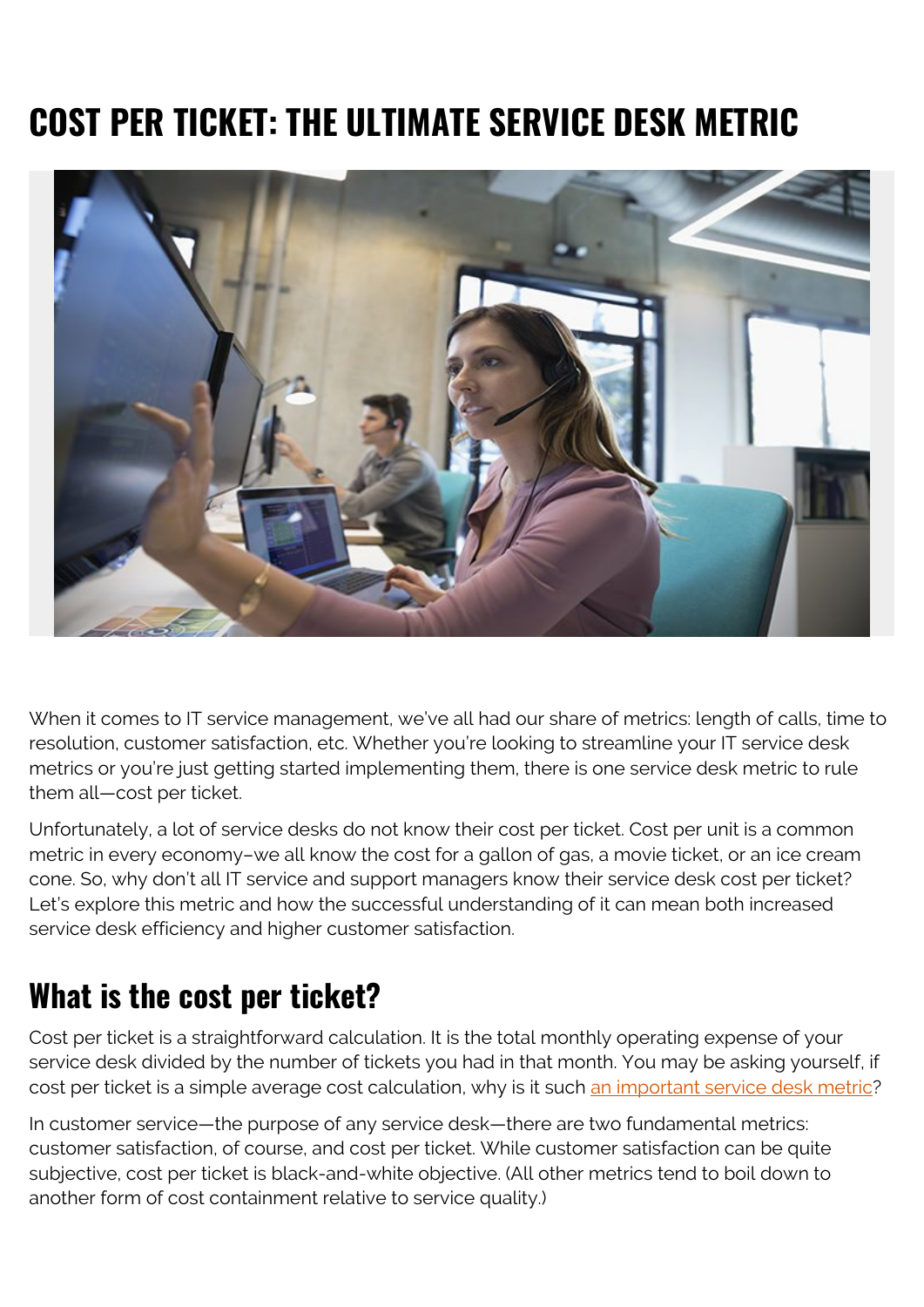Calculating the cost per ticket can illustrate a number of situations:

- You have high customer satisfaction, but you cost per ticket is higher than expected. You may determine that you're OK with that cost or that you want to increase efficiency to lower that average cost.
- You are spending a lot of money per ticket, but the resulting customer satisfaction is terrible. You'll want to examine why so much money is being spent (which we'll get to later in this article).
- You have above-average customer satisfaction, but your cost per ticket is right on the regional average—that could be a huge advantage.

Looking at both cost per ticket and customer satisfaction shows the delicate, necessary balance between the two.

### **Determining the operating expense of your service desk**

Calculating the cost per ticket might seem easy until you try to do so. For many companies, determining the monthly operating expense of your service desk can be complicated, perhaps because you haven't tracked this information clearly in the past.

To determine your service desk's operating expenses, you'll want to include the following data:

- Salaries and benefits for service desk agents and indirect personnel, such as team leads, supervisors, managers, trainers, QA/QC personnel, workforce schedulers, dispatchers, and even interns or security personnel
- Technology and telecommunications expenses, such as computers, software licensing fees, ACD and VRU costs, and telecom equipment like headsets
- Facilities expenses, including office space, utilities, and insurance
- Travel
- Training
- Office supplies

Because IT support is so labor-intensive—you need enough staff to field the service requests—you'll likely see a significant majority of your costs going to service desk personnel. Your company could easily see 60-70 percent of costs going to direct and indirect service desk employees.

### **The average service desk cost per ticket**

For an efficient service desk team that provides satisfactory or above service, a majority of your service desk tickets should meet two rules of thumb: taking 10 minutes or less for a service desk employee to handle and costing \$20 or less.

While the output of service desks varies widely, here are a few average numbers:

- Across North America in 2016, the **average ticket cost** was \$15.56, with a low of \$2.93 and a high of \$46.69.
- Similarly, the **cost per minute of service desk handle time** averaged \$1.60, with a minimum of 76¢ and a max of \$2.50.
- In 2018, the [cost per minute](https://www.metricnet.com/10-key-service-desk-statistics-2018-benchmark/) of **service desk voice time** was \$2.13 on average.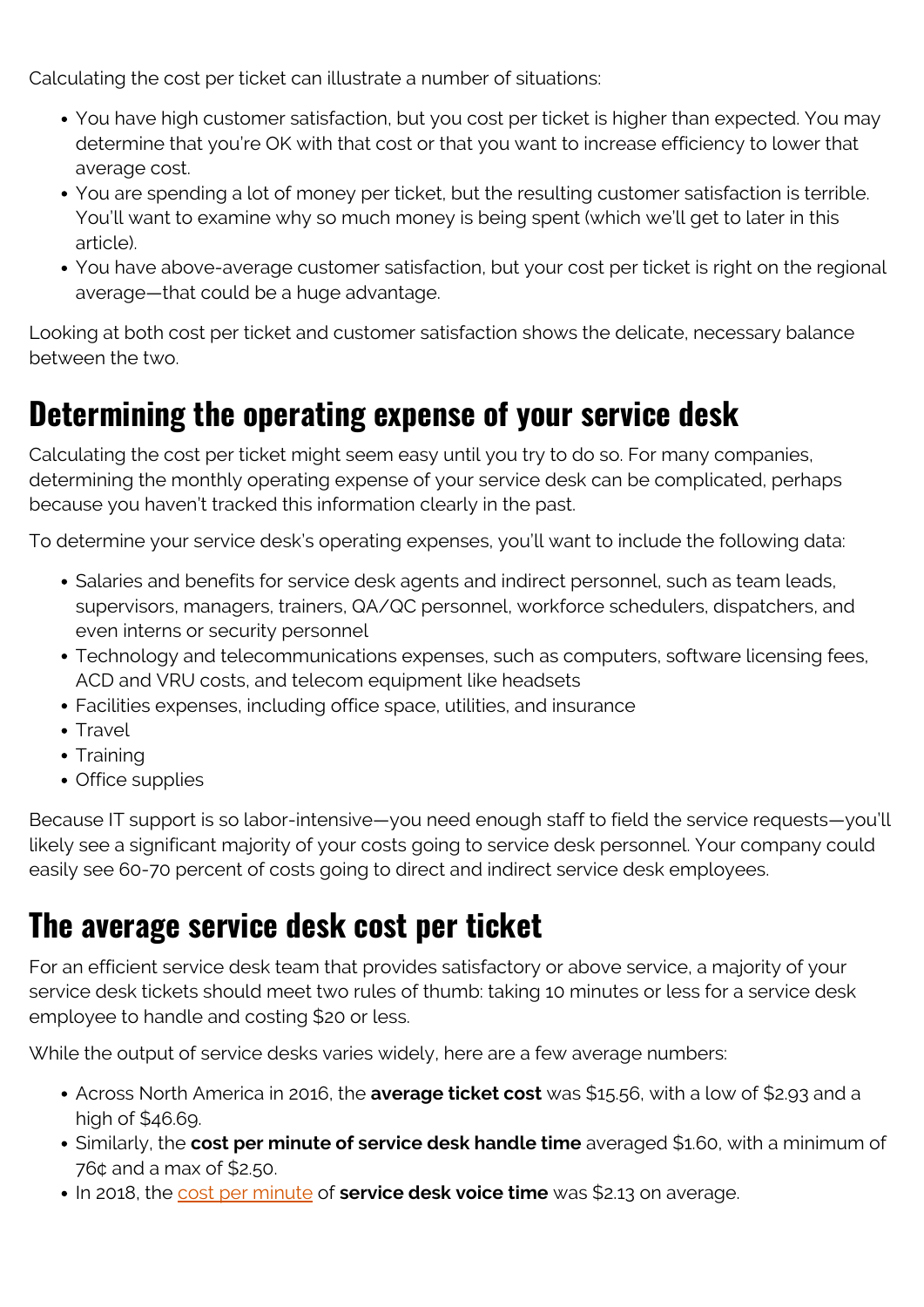## **What drives service desk cost per ticket?**

A number of drivers can affect your service desk cost per ticket.

- **Agent utilization.** The more service desk agents (customer-facing employees) that are in use increases overall productivity. Generally, the cost per ticket decreases significantly as agent utilization increases beyond 60 percent.
- **Ticket handle time.** The faster an agent can satisfactorily handle a ticket, the more tickets the agent can take on. Of course, [some tickets will escalate beyond Service Level 1.](https://blogs.bmc.com/blogs/support-levels-level-1-level-2-level-3/) As a ticket reaches Levels 2 or 3, you can expect higher costs.
- **Wage rates.** These vary widely depending on your geography and regional cost of living. A ticket that takes 10 minutes to solve in the U.S. may cost \$25 while the same ticket handled overseas only costs \$10.
- **Ratio of agents to total service desk employees.** Every service desk should have a significant majority of customer-facing employees compared to support or management staff. A good average is 78 percent: if you have fewer service desk agents and more than 22 percent noncustomer facing staff, you're likely spending too much on personnel who don't directly affect customer satisfaction.
- **Turnover and absenteeism.** The more short-staffed your service desk, the more overtime you must pay, which increases operating cost. If service desk turnover is high, you are paying a lot more per person to train and re-staff the desk. Investments in job training, coaching, and upward mobility go far to promote agent job satisfaction, which decreases turnover and absenteeism.